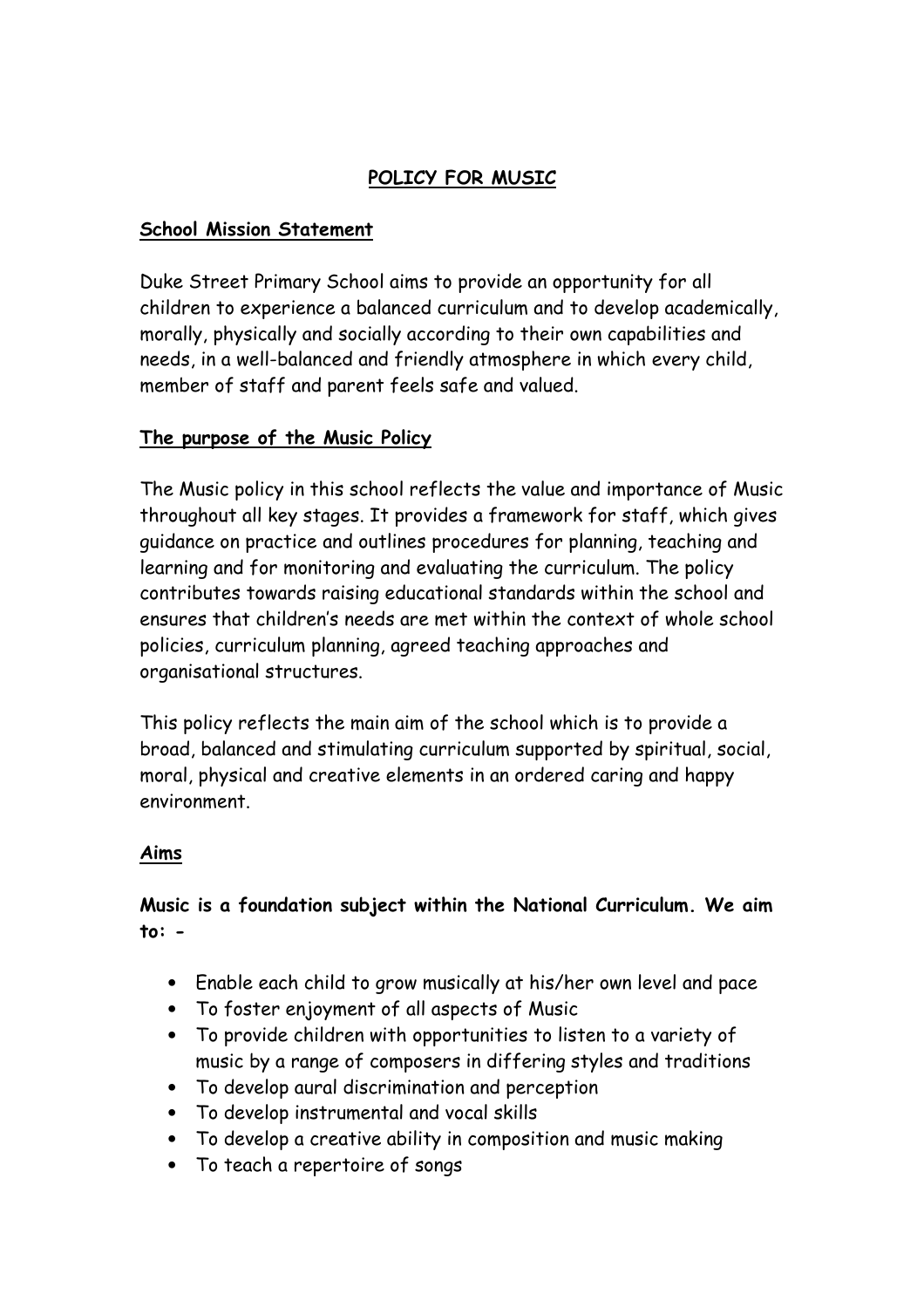- To promote positive attitudes and enthusiasm for music activities in school
- To develop children's social skills and awareness when they make music together<sup>1</sup>

#### These aims will be achieved by: -

- Active 'hands on' music sessions where children listen, investigate, create and perform
- The development of the interrelated skills of performing, composing and appraising in all musical activities
- Challenging, motivating and relevant musical activities
- Opportunities to record ideas and their own performances in a variety of ways
- Opportunities to use ICT to create and support music
- Opportunities to perform

By making and responding to a wide range of music, children should be helped to understand:

- How sounds are made, changed an organised through the use of musical elements and structures
- The use of instruments and musical processes including relevant symbols and notations
- These aims are consistent with our school philosophy and take account of National curriculum guidance

### Foundation Stage

During the Foundation stage, young children are given opportunities within the Early Learning Goals for Creative Development. They are taught to recognise and explore how sounds can be changed, sing simple songs from memory, identify repeated sounds patterns and match movements to music

### Key Stage One

 $\overline{a}$ 

During key stage one pupils listen and respond physically to a wide range of music. Children explore and enjoy sounds creating different moods and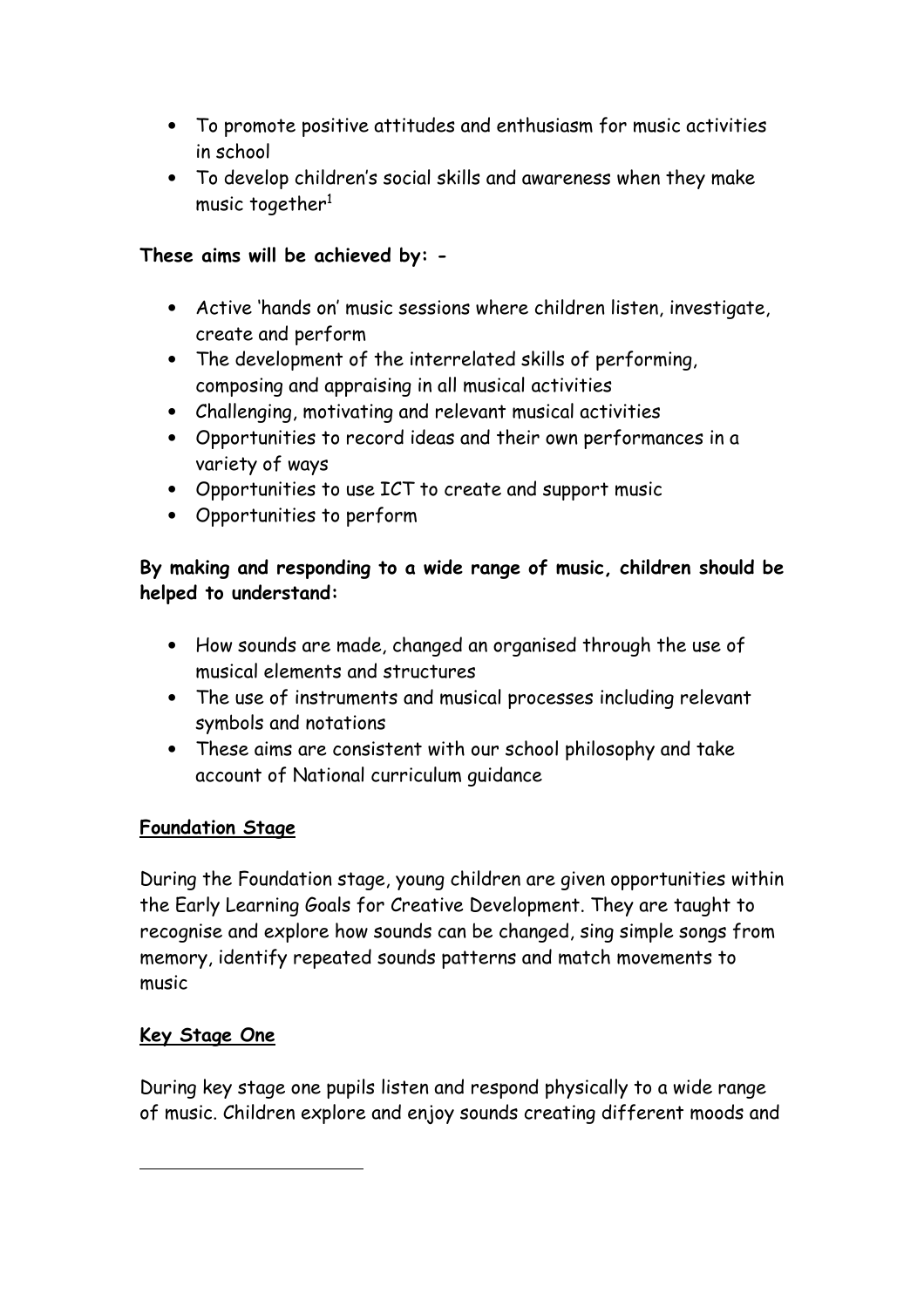effects. They play musical instruments, sing songs from memory and create accompaniments with increasing confidence.

#### Key Stage Two

During key stage two pupils sing songs and play instruments with greater confidence, skill and expression. They improvise and develop their own musical compositions in response to a variety of stimuli. They explore their own thoughts and feelings through responding physically, intellectually and emotionally to different types of music.

#### The Programmes of Study

The school follows the National Curriculum Programmes of Study. In music, as in each subject there are two main requirements

- 1. Knowledge, skills and understanding
- 2. Breadth of study

### Knowledge, skills and understanding

Teaching should ensure that listening and applying of knowledge and understanding are promoted through the interrelated skills of performing, composing and appraising.

|                          | Key stage One        | Key Stage Two        |
|--------------------------|----------------------|----------------------|
| Controlling sounds       | Pupils should be     | Pupils should be     |
| through                  | taught: -            | taught: -            |
| singing/playing-         | To use their         | To sing songs        |
| <b>Performing Skills</b> | voice                | with clear           |
|                          | expressively by      | diction, control     |
|                          | singing songs and    | of pitch, sense      |
|                          | speaking chants      | of phrase and        |
|                          | and rhymes           | musical              |
|                          | To play<br>$\bullet$ | expression           |
|                          | tuned/untuned        | To play<br>$\bullet$ |
|                          | instruments and      | tuned/untuned        |
|                          | rehearse and         | instruments with     |
|                          | perform              | control and          |
|                          | together.            | rhythmic             |
|                          |                      | accuracy             |
|                          |                      | To be aware of       |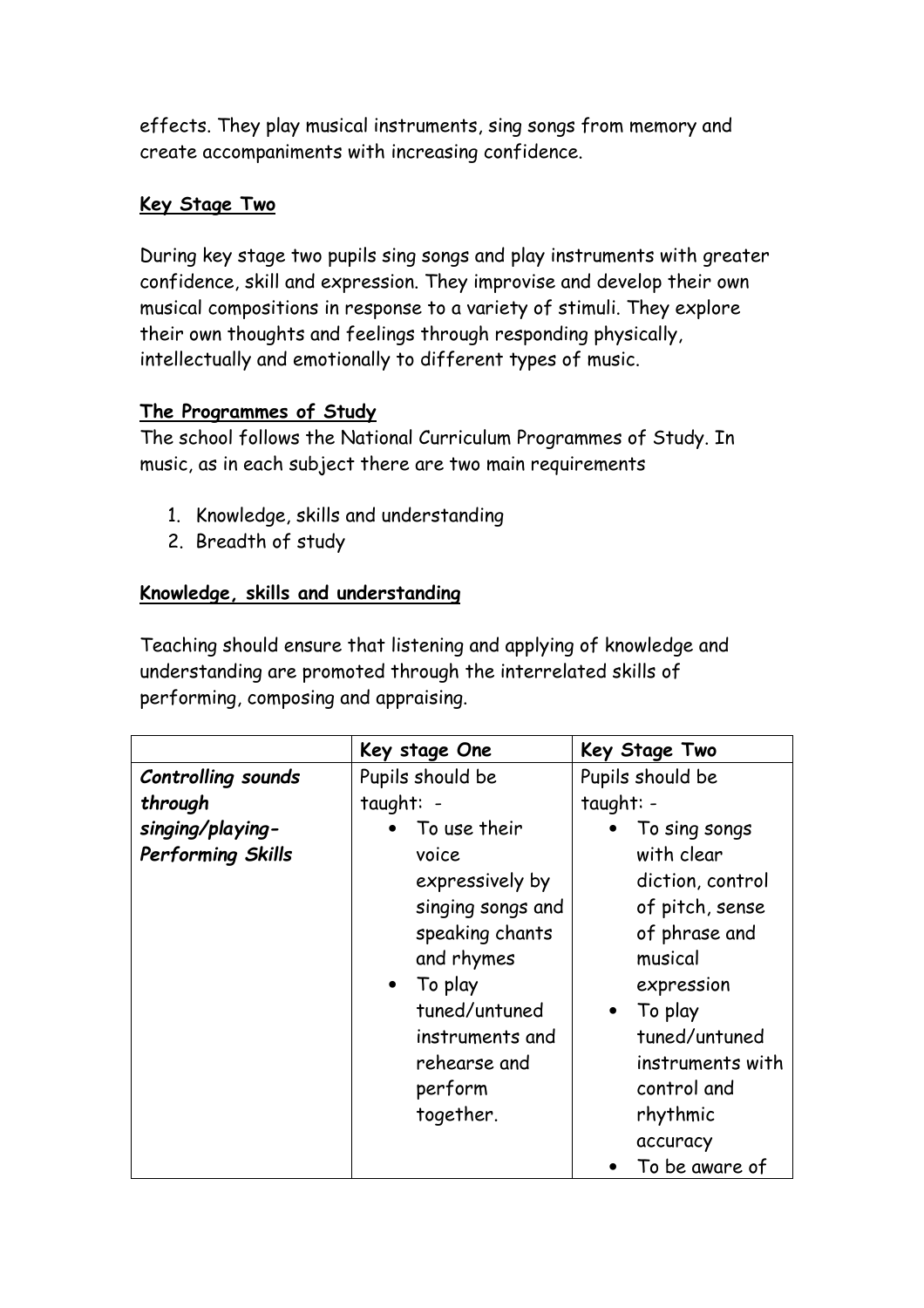|                                                                          |                                                                                                                                                                               | audience and to                                                                                                                                                                                                                                                          |
|--------------------------------------------------------------------------|-------------------------------------------------------------------------------------------------------------------------------------------------------------------------------|--------------------------------------------------------------------------------------------------------------------------------------------------------------------------------------------------------------------------------------------------------------------------|
|                                                                          |                                                                                                                                                                               | practice,                                                                                                                                                                                                                                                                |
|                                                                          |                                                                                                                                                                               | rehearse and                                                                                                                                                                                                                                                             |
|                                                                          |                                                                                                                                                                               | present                                                                                                                                                                                                                                                                  |
|                                                                          |                                                                                                                                                                               | performances.                                                                                                                                                                                                                                                            |
| Creating and<br>developing musical<br>ideas - Composing<br><b>Skills</b> | Pupils should be taught<br>to:<br>To create<br>musical patterns<br>and explore,<br>choose and<br>organise sounds                                                              | Pupils should be taught<br>to:<br>To improvise and<br>develop<br>rhythmic and<br>melodic<br>materials when                                                                                                                                                               |
|                                                                          | and musical<br>ideas.                                                                                                                                                         | performing<br>To explore,<br>$\bullet$<br>choose, combine<br>and organise<br>musical ideas<br>within musical<br>structures.                                                                                                                                              |
| Responding and                                                           | Pupils should be taught                                                                                                                                                       | Pupils should be taught                                                                                                                                                                                                                                                  |
| reviewing - appraising                                                   | to:                                                                                                                                                                           | to:                                                                                                                                                                                                                                                                      |
| skills                                                                   | To explore and<br>express their<br>ideas and<br>feelings about<br>music, suing<br>dance and<br>expressive<br>musical language<br>To make<br>improvements to<br>their own work | To analyse and<br>compare sounds<br>To explore and<br>$\bullet$<br>explain their<br>ideas and<br>feelings about<br>music, using<br>movement, dance<br>and expressive<br>language<br>To improve their<br>own and others<br>work in relation<br>to its intended<br>effect. |
| Listening and applying                                                   | Pupils should be taught                                                                                                                                                       | Pupils should be taught                                                                                                                                                                                                                                                  |
| knowledge and                                                            | to:                                                                                                                                                                           | to:                                                                                                                                                                                                                                                                      |
| understanding                                                            | To listen with                                                                                                                                                                | To listen with                                                                                                                                                                                                                                                           |
|                                                                          | concentration                                                                                                                                                                 | attention to                                                                                                                                                                                                                                                             |
|                                                                          | and recall                                                                                                                                                                    | detail and recall                                                                                                                                                                                                                                                        |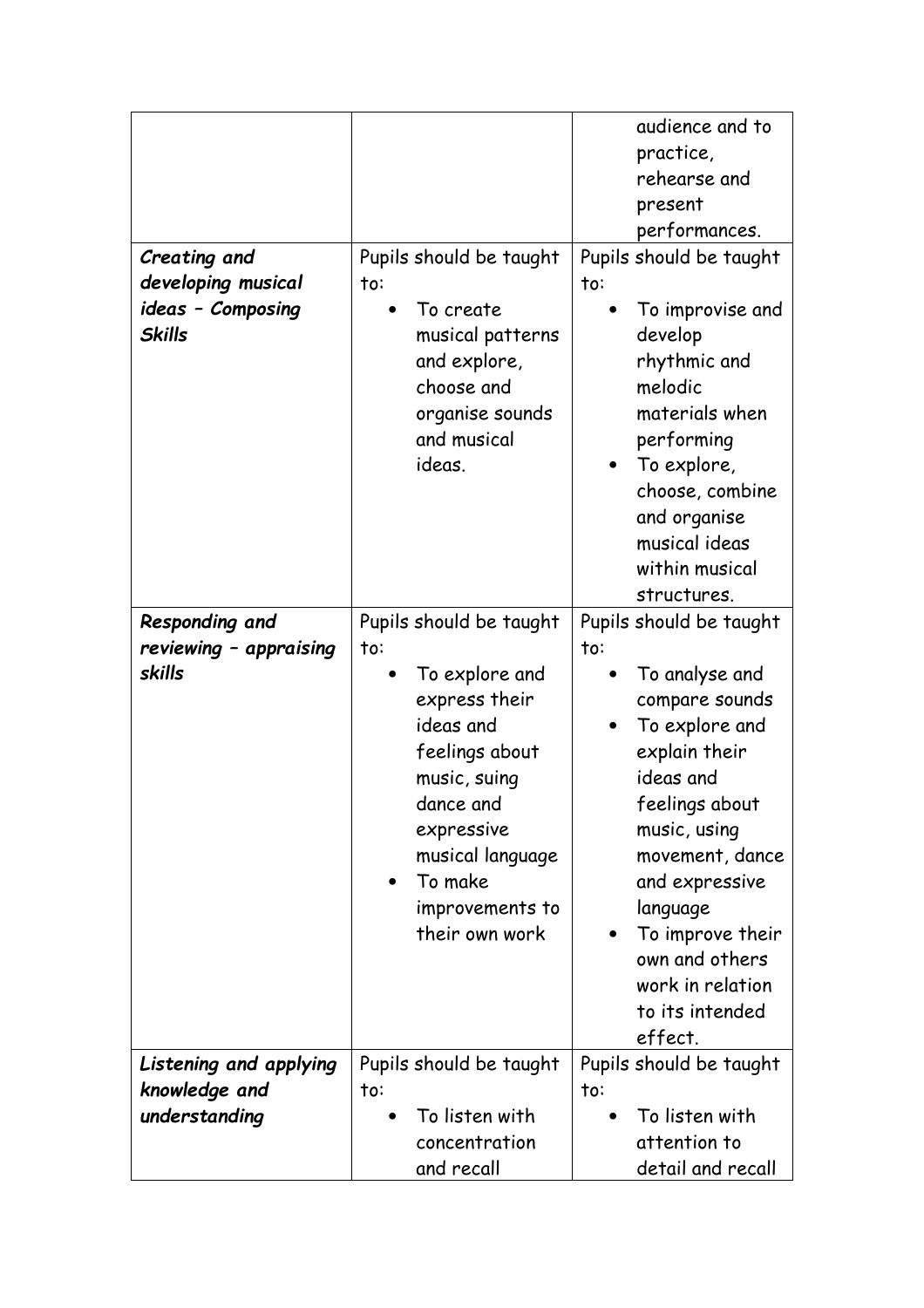# Breadth of Study Key Stage One

During Key Stage One pupils should be taught the knowledge, skills and understanding through a range of musical activities that integrate performing, composing and appraising. They should respond to a range of musical starting points, working on their own and in groups. They should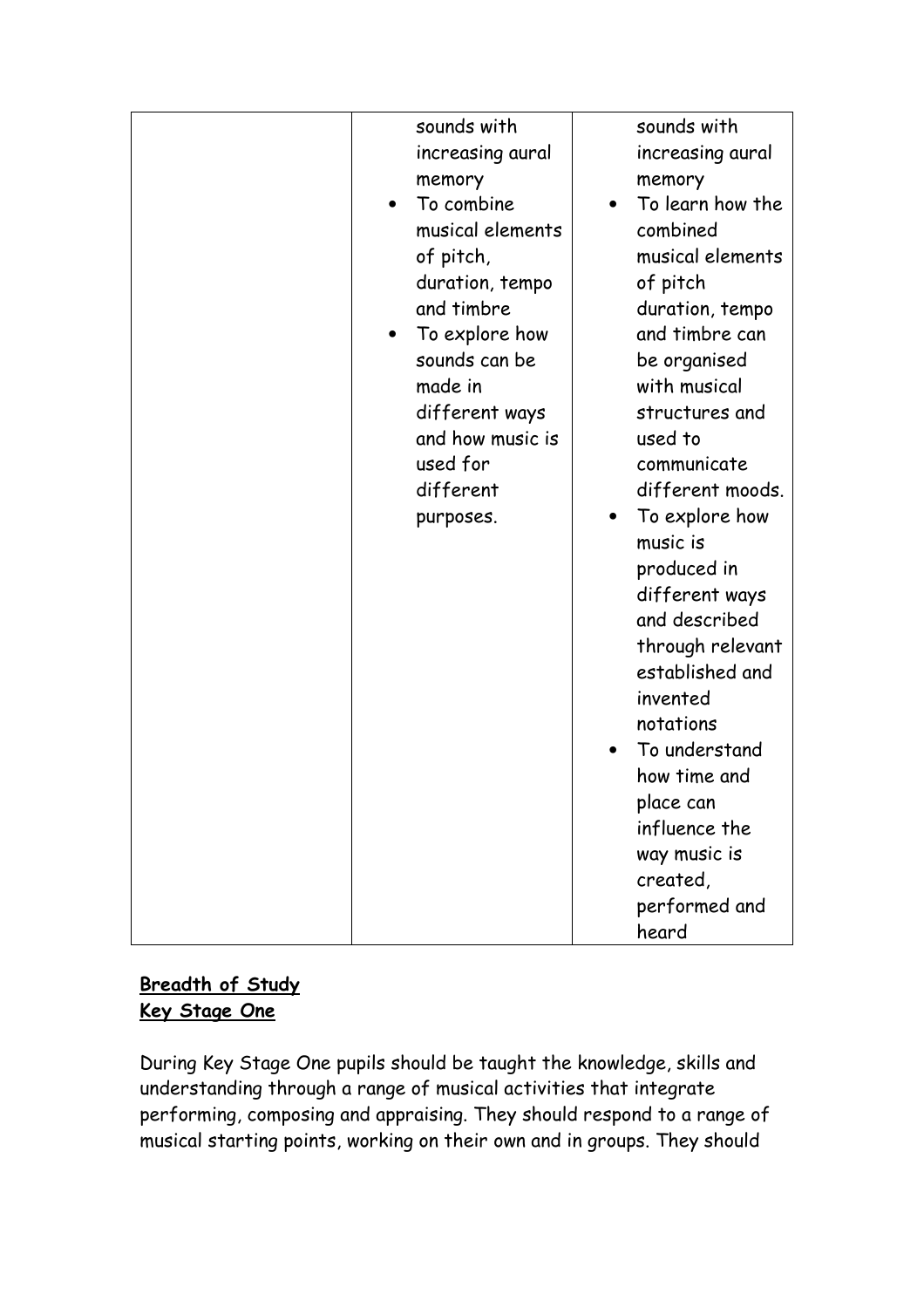listen to live and recorded music from different times, traditions and cultures.

### Key Stage Two

During Key Stage Two pupils should be taught the knowledge, skills and understanding through a range of musical activities that integrate performing, composing and appraising. They should respond to a range of musical and non-musical starting points, working on their own, in groups and as a whole class. They should use ICT to capture, change and combine sounds, to create music and to listen to and record music they have created as well as music from different times, cultures and traditions.

Throughout Key Stages 1 and 2 there is a progression of skills. By the end of Key Stage 1 most children will have achieved a level 2 but the range will be between levels 1 and 3. By the end of key stage 2 the performance of the majority of children should be within the ranges of level 3 to 5. Most pupils are expected to achieve level 4.

### Curriculum and Scheme of work

The music scheme is accessed through Lancashire Music Service and is an online digital scheme of work, incorporating planning from reception to year 6 and the related resources and whiteboard links. It's a living cloudbased resource that brings together great music, modern pedagogy and the latest educational technology. The Scheme supports all the requirements of the new National Curriculum and is in line with published Ofsted guidance.

### Time Allocation

The amount of time devoted to music at Key Stage 1 is a minimum of 36 hours. This is integrated throughout the day. At Key Stage 2 this is increased to approximately 45 hours.

### Class organisation and teaching style

Activities in class may be grouped according to ability and children may work individually, in small groups and as a whole class. They may be teacher led or open ended and differentiated by task or outcome.

### Assessment, recording and reporting

Assessment is used to inform future planning and to provide information about individuals throughout their time in this school. Our methods of assessment include: -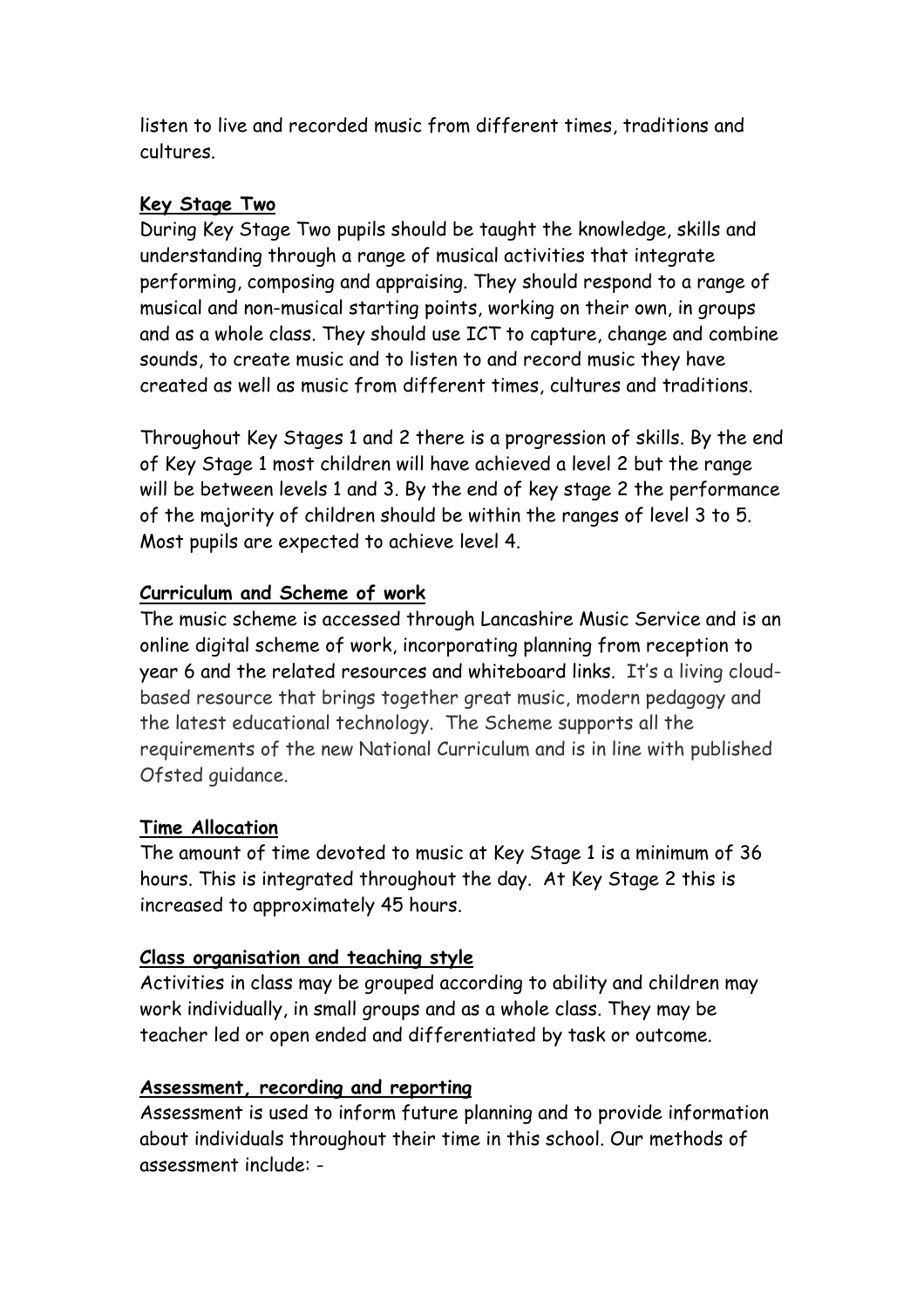- Teachers observations of pupils
- Teacher/pupil discussions
- Teacher questioning
- Use of pupils own scores/recordings of their music making
- Self evaluation
- Photographs
- Use of ICT, including ipads
- Termly assessment against key objectives for a unit of work

## Extra Curricular Music Activities

Children at Duke Street have the opportunity to experience music outside of the classroom through our weekly recorder club, held with 2 members of teaching staff. Children in Key Stage 2 are also given the opportunity to join our Choir, which is held weekly by a member of peripatetic staff from The Lancashire Music Service. Pupil Premium children have this subsidised. All children from reception to year 6 are encouraged to develop their performing skills with the competition 'Duke Streets Got Talent'. This is further supported at Christmas time, and in the summer term for year 6, with the productions, in which all children both act and sing. Additional musical acts and activities are brought into school to further enhance the curriculum and linked to topics as necessary.

### Singing

Singing is not only a vital part of the music curriculum but at our school we know and understand how singing together encourages co-operation, a sense of pride and belonging and a general happiness. All classes in our school sing regularly as part of daily routines, part of lessons in class and for pleasure and enjoyment. We have a choir at Key Stage 2 in school that is being developed.

### Resources and Accommodation

The musical instruments are centrally stored on the music trolley and in the music cupboard in the hall. Money is allocated to the subject annually. New resources and projects/ support are bought into school by the Music co-coordinator in consultation with staff.

# INSET Provision

INSET is made available according to the needs identified in the School Improvement Plan, Teaching and non teaching staff are encouraged to request any training they feel is appropriate to their needs and it if provided if possible. Information and ideas from courses that staff have